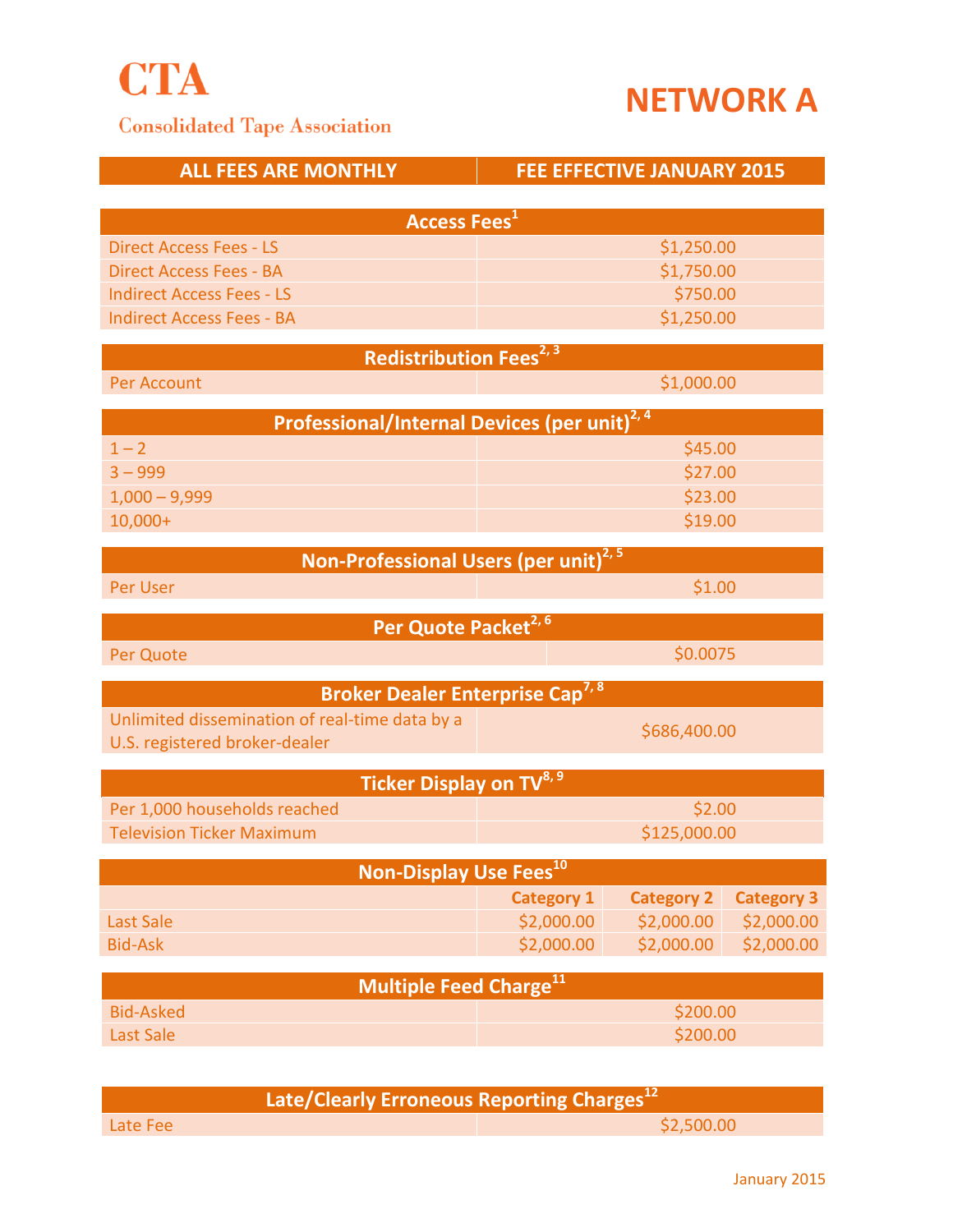## Notes to Schedule of Charges

- 1 Access to data feeds through an extranet service subjects the data feed recipient to direct access charges. Subscriber is responsible for the telecommunications facilities necessary to access data.
- 2 Charges include last sale price information and quotation information.
- 3 The Redistribution Charges apply to any entity that makes last sale information or quotation information available to any other entity or to any person other than its employees, irrespective of the means of transmission or access.
- 4 The Network A professional subscriber charge contains four tiers of display device charges. In determining which of the four tiers applies to a professional subscriber, the professional subscriber may only include within its tier the display devices that its own employees use ("Internal Distribution"). That is, in determining the appropriate tier, a professional subscriber may not include within its tier display devices used by (a) persons to whom it distributes data that are not employees of the professional subscriber (e.g., independent contractors) or (b) employees of firms to which it distributes data (collectively, "External Distribution"). Rather, if the professional subscriber redistributes data to other professional subscribers, each such other professional subscriber shall determine the tier applicable to it.

For example, if Firm ABC provides data to its own employees and also to the employees of three other firms, Firm ABC shall pay according to the pricing tier that reflects the number of display devices that its own employees use. (That is, Firm ABC's tier is determined solely according to its Internal Distribution.) Regarding Firm ABC's External Distribution, each of the three firms to which it redistributes data shall pay according to the pricing tier that reflects the number of display devices that its employees use.

Independent contractors associated with a firm are not considered to be employees of that firm. This means that the firm may not include independent contractors in the count of that firm's display devices for purposes of determining the applicable pricing tier. Rather, each independent contractor must determine the tier applicable to it, a tier that would be separate and apart from the tier applicable to the firm with which it is associated.

- 5 Charges apply to vendor providing service to nonprofessional subscribers.
- 6 Per-quote-packet charge is an alternative to monthly display charges and applies equally to professional and nonprofessional subscribers. A quote packet includes any data element or all data elements in respect of a single issue. Last, open, high, low, volume, net change, bid, offer, size, and best bid and offer with size are examples of data elements. "IBM" is an example of a single issue. An index value is deemed to be a single-issue data element. For each of Network A and Network B, Vendor may maximize at \$1.00 that network's perquote-packet charges payable for any month in respect of any customer that qualifies as a nonprofessional subscriber, regardless of how many quote-packets the customer may receive during that month.

As the Participant's form of "Agreement for Receipt and Use of Market Data" permits, the Participants require each data redistributor that wishes to redistribute data on a per-quote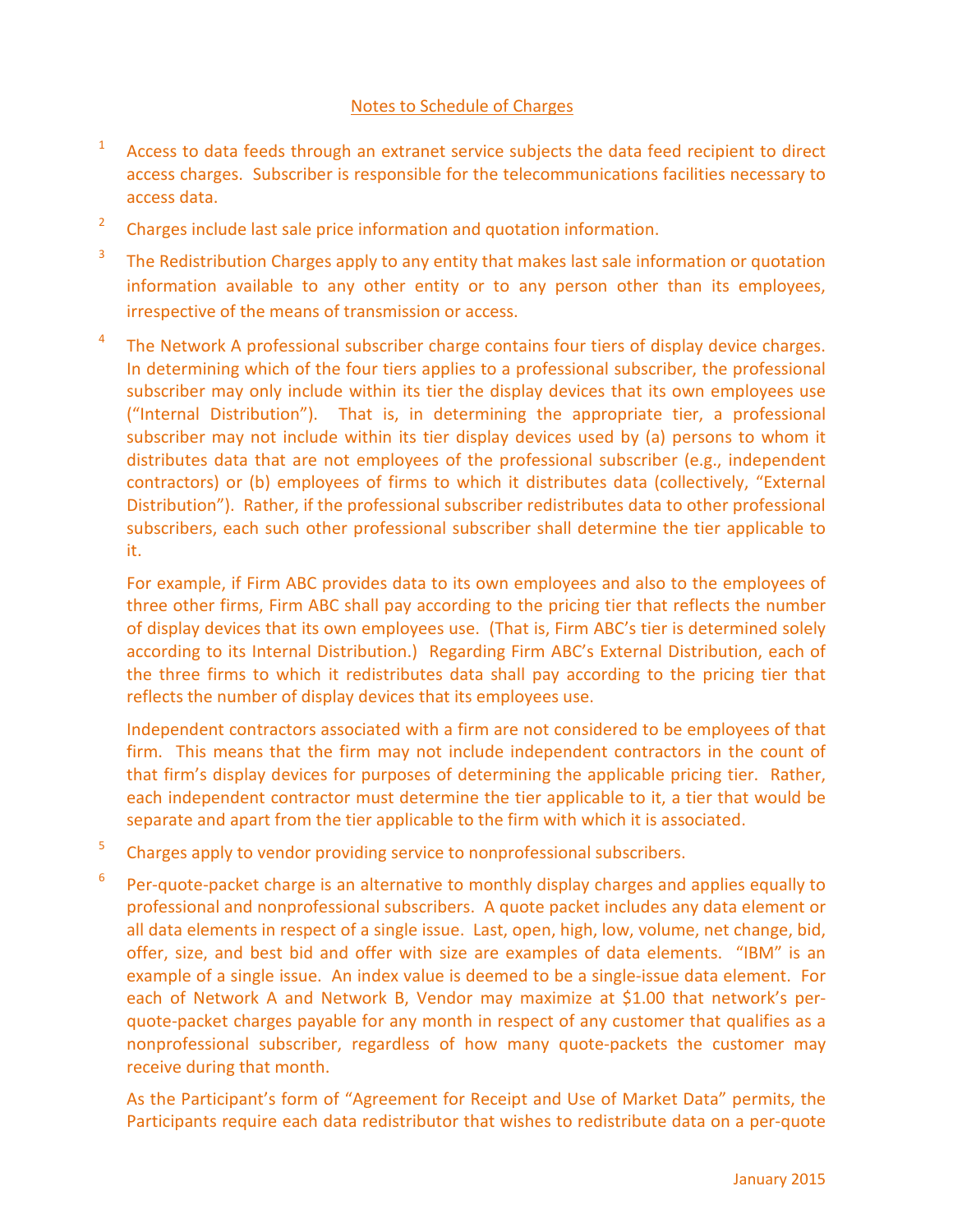basis to periodically audit its quote-metering system. If a redistributor fails to provide NYSE with its audit results on or prior to December 31 of a year in which an audit is required, a late fee of \$3,000 applies for each month the audit is past due.

7 An entity that is registered as a broker/dealer under the Securities Exchange Act of 1934 is not required to pay more than the enterprise maximum for any month for the aggregate amount of (a) Network A display-device charges for devices used for its Internal Distribution plus (b) Network A display-device and per-quote-packet charges payable in respect of services that it provides to nonprofessional subscribers that are brokerage account customers of the broker/dealer. A broker/dealer may not include in the enterprise maximum charges for (y) devices used through External Distribution and (z) devices used by independent contractors associated with the broker/dealer. Rather, the professional subscriber charges applicable to External Distribution and to independent contractors are payable in addition to the enterprise maximum.

During 2014, the Network A monthly enterprise maximum was \$686,400. For each subsequent calendar year, the Network A Participants may, by the affirmative vote of not less than two-thirds of all of the then voting members of CTA, determine to increase the Network A monthly enterprise maximum; provided, however, that no such annual increase shall exceed four percent of the then current enterprise maximum amount.

- 8 The Participants will post the amount of Network A's applicable monthly Broker-Dealer Enterprise Maximum and Television Ticker Maximum on the website that CTA maintains for the CTA Plan and its amendments.
- 9 Television broadcast can be through cable, satellite, or traditional means. A \$2000 monthly minimum fee applies to Network A television broadcasts.

No entity is required to pay more than the "Television Ticker Maximum" for any calendar month. For months falling in calendar year 2014, the monthly Network A Television Ticker Maximum was \$125,000. For each subsequent calendar year, the Network A Participants may increase the monthly Network A Television Ticker Maximum by the percentage increase in the annual composite share volume for the preceding calendar year, subject to a maximum annual increase of five percent. However, for any calendar year, the Network A Participants may determine to waive the Network A "Annual Increase" for the Network A Television Ticker Maximum.

Prorating is permitted for those who broadcast the data for less than the entire business day, based upon the number of minutes the real-time ticker is displayed, divided by the number of minutes the primary market is open for trading (currently 390 minutes). A vendor may simulcast over multiple channels and is not charged more than once for recipients that have access to multiple simulcasted channels. Billing amounts are based on the "households-reached" totals that are published periodically in the Nielsen Report. If a Nielsen Report does not provide the requisite information as to a vendor, the vendor must provide households-reached information, subject to audit. Households-reached totals published at the end of September are the basis for billing for the following January through June. Households-reached totals published at the end of March are the basis for billing for the following July through December.

Non-Display Use refers to accessing, processing or consuming data, whether delivered via direct and/or redistributor data feeds, for a purpose other than in support of the datafeed